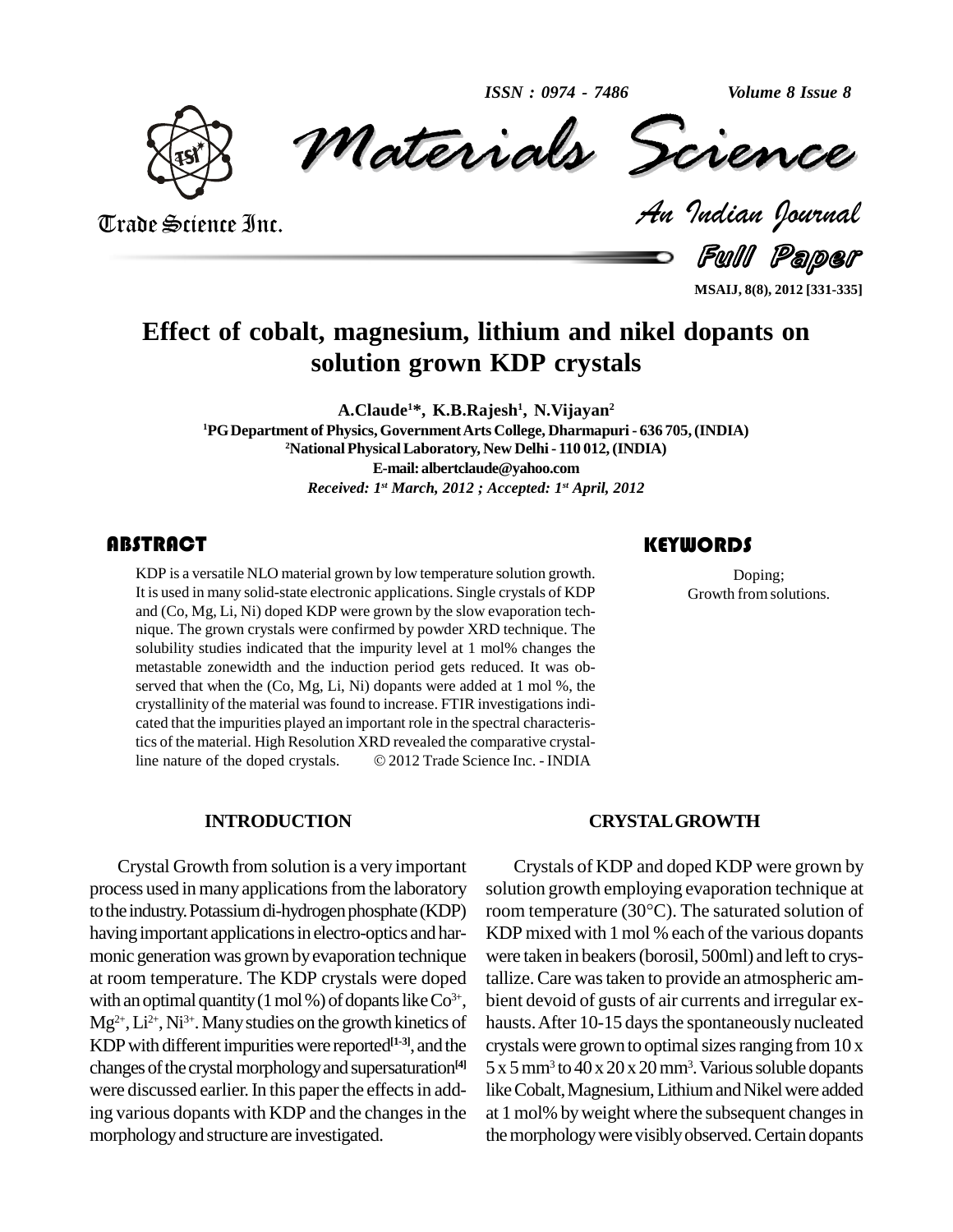# Full Paper

like Cobalt produced a faint pink colouration and Nikel produced light green colouration in the grown crystals.

#### **SOLUBILITYSTUDIES**

The solubility (Figure 1) of KDP in the pure state  $\frac{1}{40}$ and thatof KDP with dopants were studied. Solubility of KDP in its undoped state was found to be 28  $\frac{1}{35}$ grams per 100ml of the solvent (double distilled wa-<br>ter). The various dopants were taken in 1mol % by<br>weight of KDP and their solubility were studied inde-<br>pendently. By adding various dopants it was observed<br>that the so ter). The various dopants were taken in 1mol % by weight of KDP and their solubility were studied independently. By adding various dopants it was observed  $\frac{2}{5}$ that the solvent was able to accommodate a margin ally increased amount of solute forsaturation at the same temperature.



#### **METASTABLEZONEWIDTH**

maximum in the lower temperature gradients than the values **Indian**<br>**Indian**<br>**Indian**<br>*Indian Iournal* The metastable zone width is the measure of stability of a solution in its supersaturated region where the largest width implies the substance having higher stability. 100 ml of the saturated solution was kept in the<br>cryostat and the temperature reduced at 5°C per hour tals ity. 100 ml of the saturated solution was kept in the while the solution was stirred continuously. The temperature of formation of the first speck was found which CuK $\alpha$  radiation having  $\lambda = 1.5405$  and analysed. Recorresponds to the width of the metastable zone. The metastable zone width of KDP was found to be the higher gradients (Figure 2). Induction period i.e., the der X formation of the first speck of nuclei of pure KDP and with different dopants were studied (Figure 3). It was

*Materials Science*

found that the induction period corresponding to concentration 1.1 was 300 sec and 1.5 was 62 sec re spectively. When KDP was doped with Magnesium the formation of the initial nuclei was the fastest where Cobalt doping was observed to be the slowest.



**Figure 2 :Metastable zonewidth of pure and dopedKDP**



**Figure 3 :Induction period ofpure and dopedKDP**

#### **X-RAYDIFFRACTION**

XRD studies were carried out with the grown crystals in powdered form. The powder samples were loaded into a Rigaku X-Ray diffraction apparatus using tals in powdered form. The powder samples were<br>loaded into a Rigaku X-Ray diffraction apparatus using<br>CuK $\alpha$  radiation having  $\lambda = 1.5405$  and analysed. Results were compared with the JCPDS database file number 35-0807 where the prominent peaks of the reported values coincided with the investigated patterns. The powder XRD pattern of KDP (Figure 4) as well as doped KDP (Figures 4a,4b,4c,4d,4e) had three prominent peaks at  $(200)$ ,  $(112)$ ,  $(321)$  respectively. The cell pa-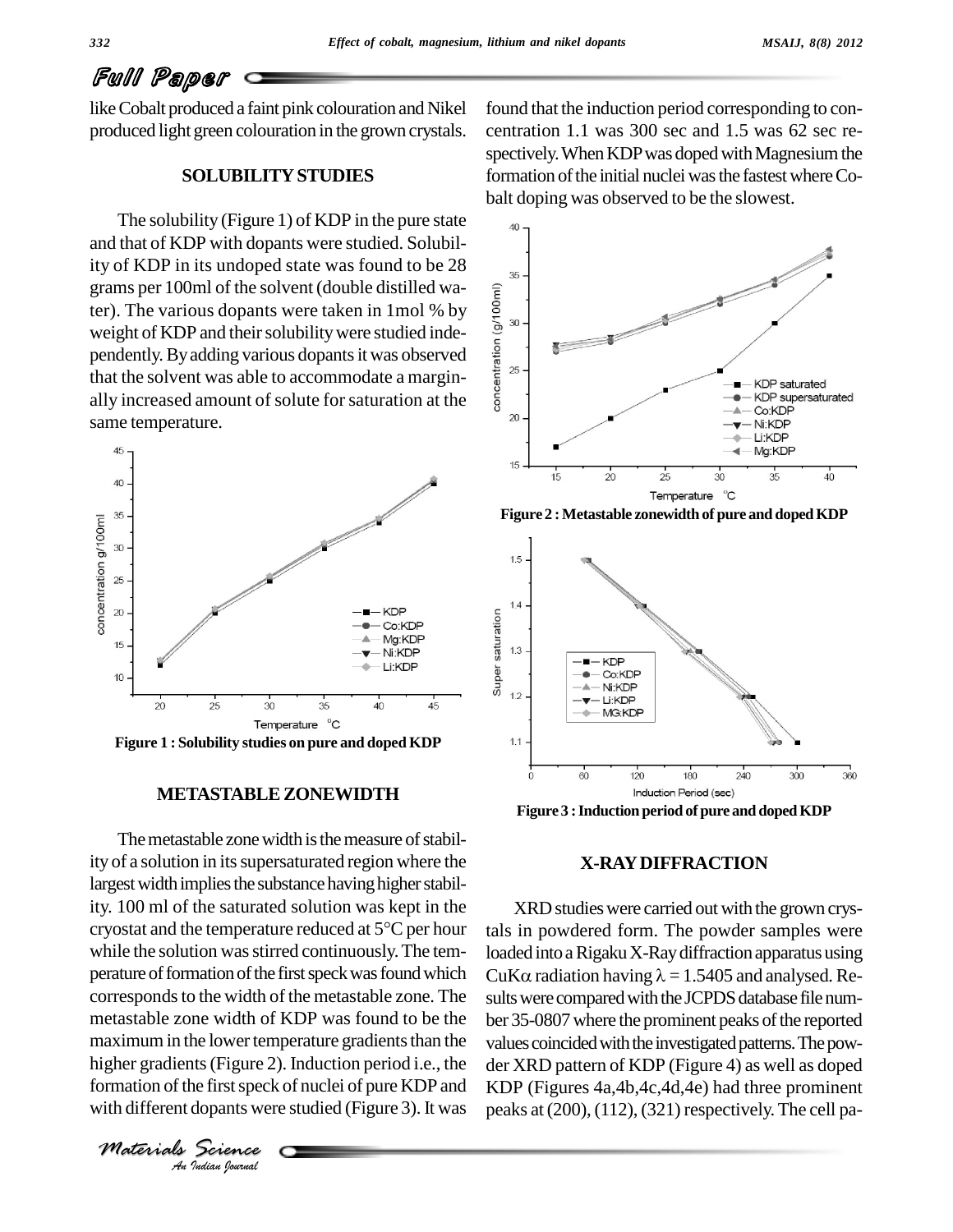

rameters were:  $a = 7.453 \text{ Å}$ ,  $c = 6.974 \text{ Å}$  respectively.



**Figure 4 : Powder XRD patterns of pure and doped KDP crystal**

#### **FTIRANALYSIS**

FTIR spectra of the KDP (Figure 5a) and doped KDP were done on a Perkin-Elmer 781 spectrophotometerin the regions 400-4000cm-1 using a KBr pellet. Many useful observations<sup>[5]</sup> were observed in the was m group frequency regions (4000-1300cm<sup>-1</sup>) and the fingerprint region (1300-650cm<sup>-1</sup>). The intermediate fre- $_{\rm{soft}}$ group frequency regions (4000-1300cm<sup>-1</sup>) and the fin-<br>gerprint region (1300-650cm<sup>-1</sup>). The intermediate fre-<br>quency range, 2500–1540 cm<sup>-1</sup> (*unsaturated* region) not contains triple bond frequencies which appear from<br>2500 to 2000 cm<sup>-1</sup> and double bond frequencies from<br>2000 to 1540 cm<sup>-1</sup>. In the region between 1300 and contains triple bond frequencies which appear from<br>2500 to 2000 cm<sup>-1</sup> and double bond frequencies from 2500 to 2000 cm<sup>-1</sup> and do<br>2000 to 1540 cm<sup>-1</sup>. In th 2000 to 1540 cm<sup>-1</sup>. In the region between 1300 and<br>650 cm<sup>-1</sup> there are single bond stretching frequencies  $\frac{30}{8}$ 650 cm<sup>-1</sup> there are single bond stretching frequencies<br>and bending vibrations (skeletal frequencies) of<br>polyatomic systems involving motions of bonds linking<br>a substituent group to the molecule. Some of the most<br>useful a and bending vibrations (skeletal frequencies) of  $\frac{8}{5}$ polyatomic systems involving motions of bonds linking<br>a substituent group to the molecule. Some of the most a substituent group to the molecule. Some of the most useful applications of infrared spectroscopy are in the area of coordination and organometallic chemistry which describes the change in the symmetry of a ligand upon coordination. For example, when small molecules (e.g. N2, O2 and H2) are linked to transition metal ions a symmetry change occurs which has a strong influence N2, O2 and H2) are linked to transition metal ions a<br>symmetry change occurs which has a strong influence<br>on the infrared spectra. These metal–ligand vibrations symmetry change occurs which has a strong influence<br>on the infrared spectra. These metal-ligand vibrations<br>appear in the low frequency region (600–100 cm<sup>-1</sup>) and provide direct information about the structure of appear in the low frequency region  $(600-100 \text{ cm}^{-1})$ <br>and provide direct information about the structure of<br>the coordination sphere and the nature of the metalligand bond. Metal-ligand vibrations are also metal sensitive and are shifted by changing the metal or its oxida-

tion state which is applicable only to isostructural metal complexes.

Thus the lower regions  $667-100$  cm<sup>-1</sup> contain the bending vibrations of carbon, nitrogen, oxygen and fluorine with atoms heavier than mass 19. The observed frequencies for the diatomic molecule  $O<sub>2</sub>$  was at 1661cm<sup>-1</sup>. Orthophosphate ion,  $PO_4^3$  having  $T_d$  point group symmetry, showed vibration modes at  $478 \text{ cm}^{-1}$ in all the samples of undoped and doped KDP irre spective of the dopants included. Cobalt doping (figure) 5b) on KDP gave rise to ametal-ligand vibration peak at  $535 \text{ cm}^{-1}$  and a wide oxygen double bond stretching at 1720 cm -1 . Dopants like Mg (Figure 5c) had ab sorption peaks due to vibration at  $762 \text{ cm}^2$ , Ni<sup>3+</sup> at 487cm<sup>-1</sup> and strong absorption bands for lattice water (antisymmetric and symmetricOHstrechings) at 3452 cm<sup>-1</sup> were also detected. It was observed in Ni<sup>3+</sup> doped KDP (Figure 5d) an additional absorbance peak was detected at  $3246 \text{ cm}^{-1}$  which implies that the inclusion of Nikel reduced the transparency of the doped crystal at that region. Lithium doping gave rise to a wide vibration peak (Figure 5e) observed at 472 cm-1 , and OH bond interaction at 2857 cm-1 . The absorption band was much more prominent in the Nikel Magnesium bimetallic crystal(Figure 5f) which had an increased ab sorbance at 3231 cm-1 . The rest of the dopants were not seen to appreciably modify the FTIR spectrum.



**Figure 5 :FTIR spectrumofKDP anddopedKDPcrystals**

#### **HIGHRESOLUTIONXRD INVESTIGATIONS**

The high-resolution diffraction curves recorded for

*M MINESTIGATIONS*<br> *Materials Science*<br> *A Indian bouval*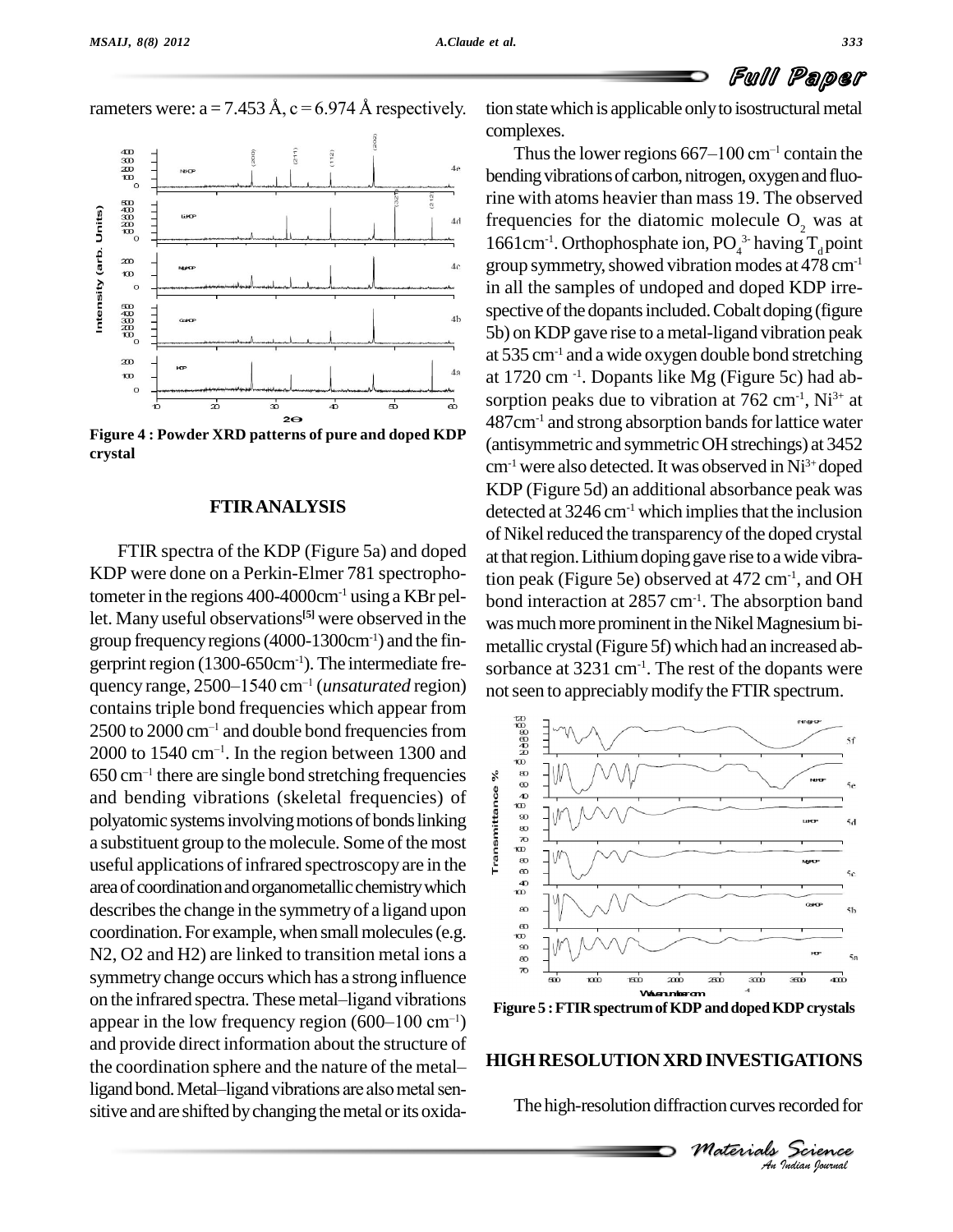## Full Paper

specific diffracting planes which are mentioned in the curved brackets with the multicrystal X-ray diffractometer<sup>[6]</sup> in symmetrical Bragg geometry. A welldiffractometer<sup>60</sup> in symmetrical Bragg geometry. A well-<br>collimated and monochromated MoK $\alpha_1$  beam obtained<br>from a set of three plane (111) Si monochromator crys-<br>tals set in dispersive (+,-,-) configuration has been u from a set of three plane (111) Si monochromator crystals set in dispersive  $(+,-,-)$  configuration has been used asthe exploring X-ray beam. The specimen crystal is aligned in the  $(+,-,+)$  configuration. Due to dispersive configuration, though the lattice constant of the monochromator crystal(s) and the specimen are different, the unwanted dispersion broadening in the diffraction curve of the specimen crystal is insignificant.

Pure KDP crystal (Figure 6) had a single diffraction peak FWHM at 11". Wheras Nikel doped KDP crystal (Figure 7) had the diffraction peak at  $10$ <sup>"</sup>, which indicates that the crystal with Nikel dopant seems to  $\frac{1}{2}$ have increased the order of crystallinity in KDP. Ex cept the diffraction curve of Co doped KDP (Figure 8) all the curves are having single peaks. This diffraction curve shows that though the quality of this crystal is very good, the specimen contains one *very low* angle<br>boundary. The solid line in the figure is obtained by the<br>convolution of two peaks shown with dotted line. The<br>solid line is well fitted with the experimental points re boundary. The solid line in the figure is obtained by the  $\frac{8}{9}$  2500 convolution of two peaks shown with dotted line. The solid line is well fitted with the experimental points represented by the filled circles. This indicates that the specimen contains an additional peak, which is 12 arc sec  $\frac{\vec{e}}{x}$  1000





**Figure 8 :High resolution XRD of cobalt dopedKDP**

away from the main peak. This peak corresponds to a *very low*angle boundarywith tilt angle (angle between the two crystal regions on both sides of the boundary) of 12 arc sec. The half width of the main peak and the low angle boundary are respectively 9 and 34 arc sec, which shows that the crystalline quality of the specimen is reasonably good.

#### **CONCLUSION**

The crystals grown doped with impurities in the form of dopants were found to have faster nucleation rates asinvestigated and decreased induction period where the crystallinity was also found to improve (as